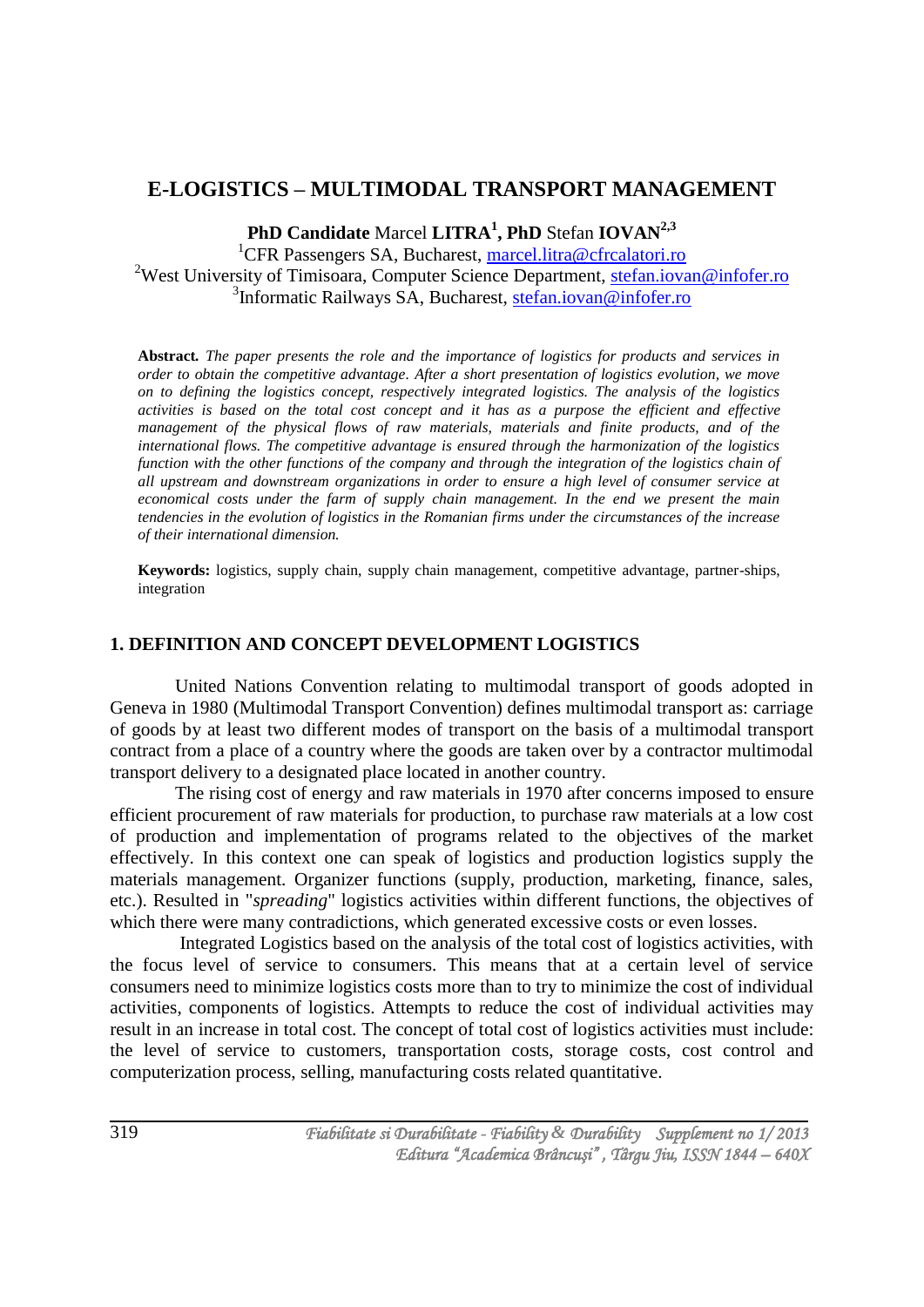Logistics comprises [1]: planning, implementing and controlling the physical flow of materials and finished goods from point of origin to their point of use, in order to make a profit and to satisfy customer requirements. The goal is to create logistics supply chains, namely physical flows of materials and finished products to final consumers with the lowest costs, knowing that their share in the total cost of the product is 30-40% for processed products. One of the most prestigious groups of specialists in logistics in the U.S., The Council of Logistics Management, uses the established term "*logistics management*", which he defines as "*the process of planning, implementing and controlling the efficient flow and storage bidirectional and efficient goods and services and related information between the point of origin and point of consumption in order to meet consumer requirements*"[2]. It is a general definition that manages to highlight the physical distribution management and delivery to customers, with the central objective needs of consumers, the profit motive, namely to ensure competitiveness. Stresses that this definition of logistics planning, implementing and controlling all three activities, and not just one or two, which rejects the views that support the logistics involved in implementing more than planning policies, thus ignoring the strategic function of logistics. Today, logistics has gone from so-called traditional approach focused on targeting to the point of consumption, the approach flow and storage inverse (reverse logistics) and those who are born at the point of consumption. Logistics "*reverse*" must receive more attention with the increasing profitability of online purchases.

The purpose logistics, as shown in the definition is "*to meet consumer demands*", which means that logistics strategies and activities must be based on the desires and needs of consumers rather than on the requirements and capabilities of other parties. This involves designing and managing an effective and efficient communication system, for businesses to communicate effectively with their customers to know their needs and wishes. All these aspects are very important, but should not be neglected component cost. In many businesses, the cost of logistics activities reaches or exceeds 20% of the total cost producers even reaching 50-55% of the cost of raw materials, which could turn into important logistics competitiveness through cost. The strategic dimension of logistics is underlined [3] and is defined as "*the process of managing in a strategic acquisition operations, movement and storage of materials, semi-finished and finished products, starting from suppliers across the enterprise and its distribution channels with the objective of maximizing profit and prompt resolution of customer orders*".

If we chain logistics activities in enterprises producing goods and services, we can highlight three important segments that interact with each other, i.e. supply logistics (logistics inputs), production logistics and materials management and logistics distribution. If we take into account the relationship with marketing logistics, given the marketing opportunities, aimed among others to maximize sales various market segments; we find that logistics is nothing more than a "*marketing oriented*". In this context we can say that logistics aims to achieve a level of service to consumers in terms of the five matches: the right product at the right place at the right time in the right quantity and at the right cost. The term "*appropriate cost*" is specific to the firm's logistics system. P.F. Drucker [4], with more than four decades ago, argued that improvements in marketing and logistics are an important way to obtain products at economical cost.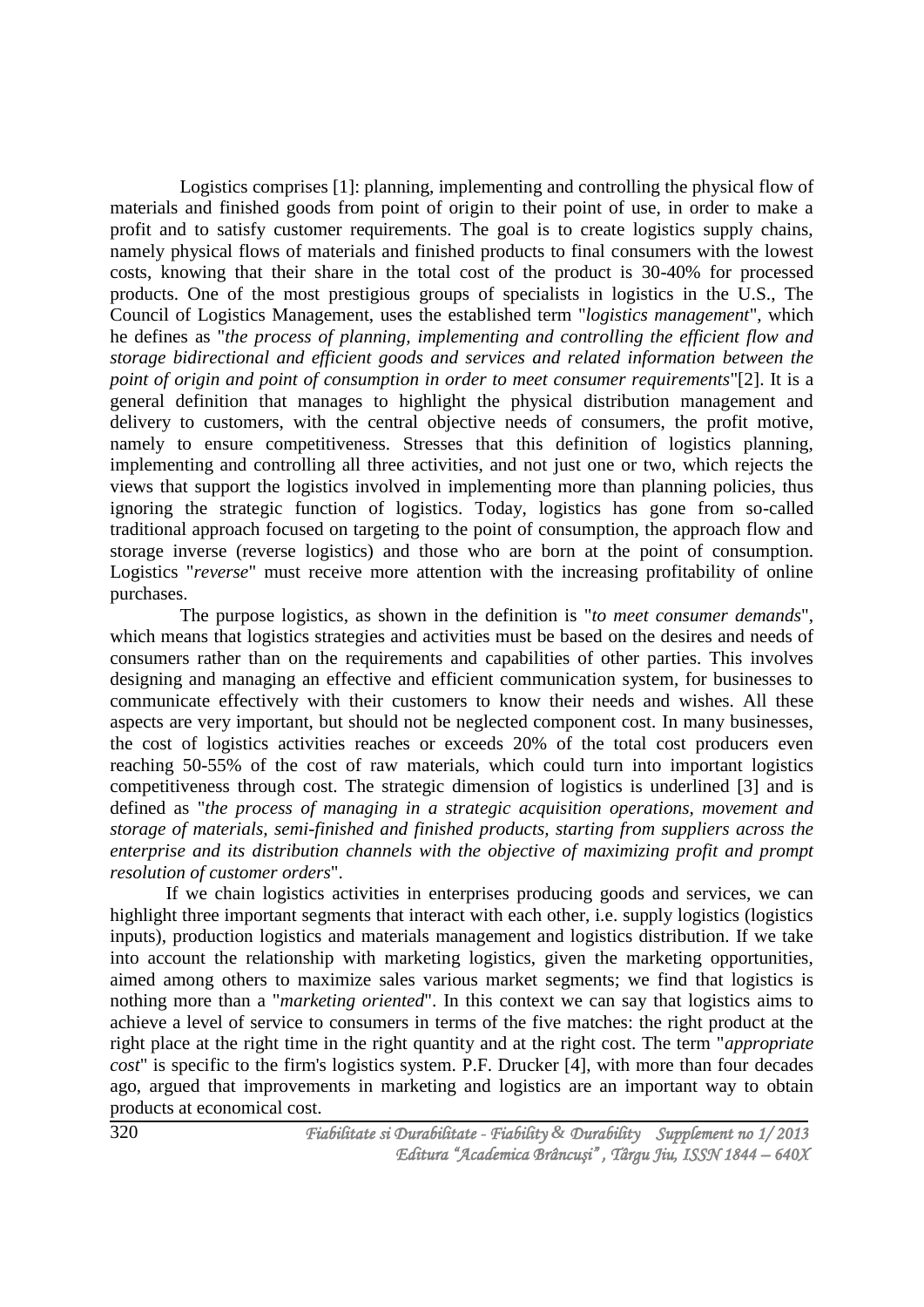## **2. SUPPLY CHAIN MANAGEMENT - SCM**

A general definition of the concept of supply chain of an enterprise includes all suppliers, production capacity, distribution centers, warehouses and customers with raw materials, semi-finished goods stock and the stock of finished goods and all resources and information involved in customer satisfaction. Synonymous terms are logistics network or supply network.

Another definition, more specifically, states that the supply chain is an economic process (business process) that connects suppliers, manufacturers, warehouses, logistics, distributors and end customers and has the form of an integrated collection of skills and resources aimed at service delivery and products to customers. In its classical sense, the term supply chain management (SCM) includes all coordination and management of all activities involved in the supply chain to achieve optimal performance. Currently, some analysts call these activities of supply chain operations, in an effort to better reflect the high degree of collaboration between the actors involved in this process.

In the context of the analyzed company, supply chain starts with suppliers and ends with its supplier's customers enterprise customers. Frequently, the supply chain is described with costs and revenues involved in each component:

- costs with suppliers/raw materials;

- transport costs;
- costs of production;
- storage and distribution costs;
- revenue from customers.

In the context of e-business, the importance of the chain of request (demand chain) covering order processing processes was reconsidered. Current economic conditions require firm's short-term goals, such as:

- reduce inventory;

- revenue growth while maintaining constant fixed costs;

- improved performance.

SCM applications manage forecasting applications, synchronizing supply with demand (requirement). Matching demand and ensures the ordered product at the right time. The concept of authors [5], which in turn cites the views of other authors, can be delineated at least possible functions of SCM applications:

- *planning* - is strategic area of supply chain management, which is defined resources management strategy for a particular business;

- *management providers* - developing a set of processes prospect of suppliers, supplier selection, purchase and payment of goods, monitoring relations with them;

- *manufacture/production* - scheduling, launching and execution of the production of the goods, if the company carries out production activities;

- *delivery and logistics* - coordinate receipt of orders from customers, the operation of a network of warehouses for cargo management, and so on;

- *returns management* - manage products returned by customers or by suppliers and customer relationships with various complaints.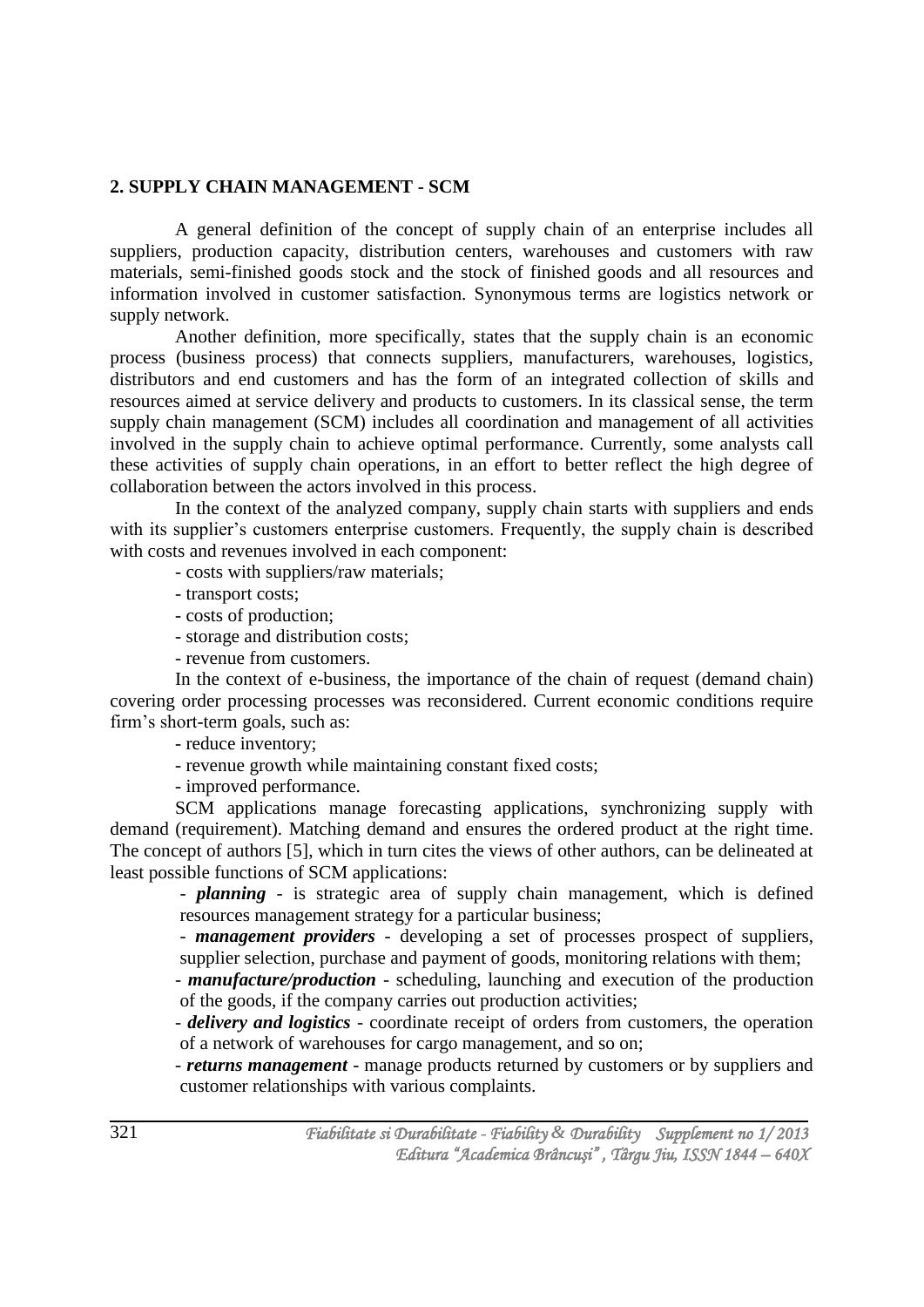## **3. BUSINESS INTELLIGENCE**

Financial management is the kind of management that aims to provide permanent organization with the necessary resources and to exercise control board on the effectiveness of these cash transactions are involved.

Firstly functioning will be purchased fixed assets. Fixed assets include, in the case of multimodal transport contractor: buildings, land and equipment. The purchase of such goods is deemed to be capital expenditure.

Second, the resources to be used for the circulation current, or the current that are expected to be converted into cash or consumed in a period of 12 months and in a normal operating cycle. In the category of current assets of a multimodal transport contractor may be included, for example, fuel.

The third destination resource is for operating expenses which include: rent, taxes, pay subcontractors, insurance and payroll. Ensure adequate resources for operating expenses must be one of the major concerns of the financial management of a multimodal transport contractor.

Last destination resource is the establishment of reserves (provisions) that materializes cash resources readily usable by high liquidity to ensure the company's ability to meet special events - the so-called "*dark days syndrome*" reserves are also part of current assets. The funds thus distributed shall finance business for the agreed credit period.

In order to monitor and control financial performance literature is recommended to calculate two indicators. The first of these is the return on capital employed is calculated as a percentage ratio between net profit and total assets. The second is the commercial rate of profit calculated as a percentage ratio between net profit and sales.

We propose to calculate a third indicator that is called return on assets, calculated as the ratio between sales and total assets and expressed in lei showing how sales are generated by a lion in assets. The second aspect for prudent financial management, a multimodal transport company need to consider is solvency. Indicators that we would recommend for use are leverage and interest coverage.

Indebtedness is a relationship between passive and indicating the share capital and credit for multimodal transport company is calculated by dividing long-term loans to longterm loans aggregated with shareholders' funds. Interest coverage is calculated as the ratio between net profit and interest on the loan.

Finally, last but not least important aspect on which multimodal transportation company should focus is liquidity. The most important indicator that provides information on the situation in relation to available funds outstanding commitments of the current accounting firm is the index which is calculated as a ratio between current assets and liabilities due in the short term, less than 12 months.

Management structures have come to expect a powerful tool for measuring, monitoring and tracking of key business processes. Amid tightening competition, managers now need to solve complex problems, often insufficiently clearly defined, with implications for multiple plans. Whichever solution is chosen among the leading business intelligence functions include: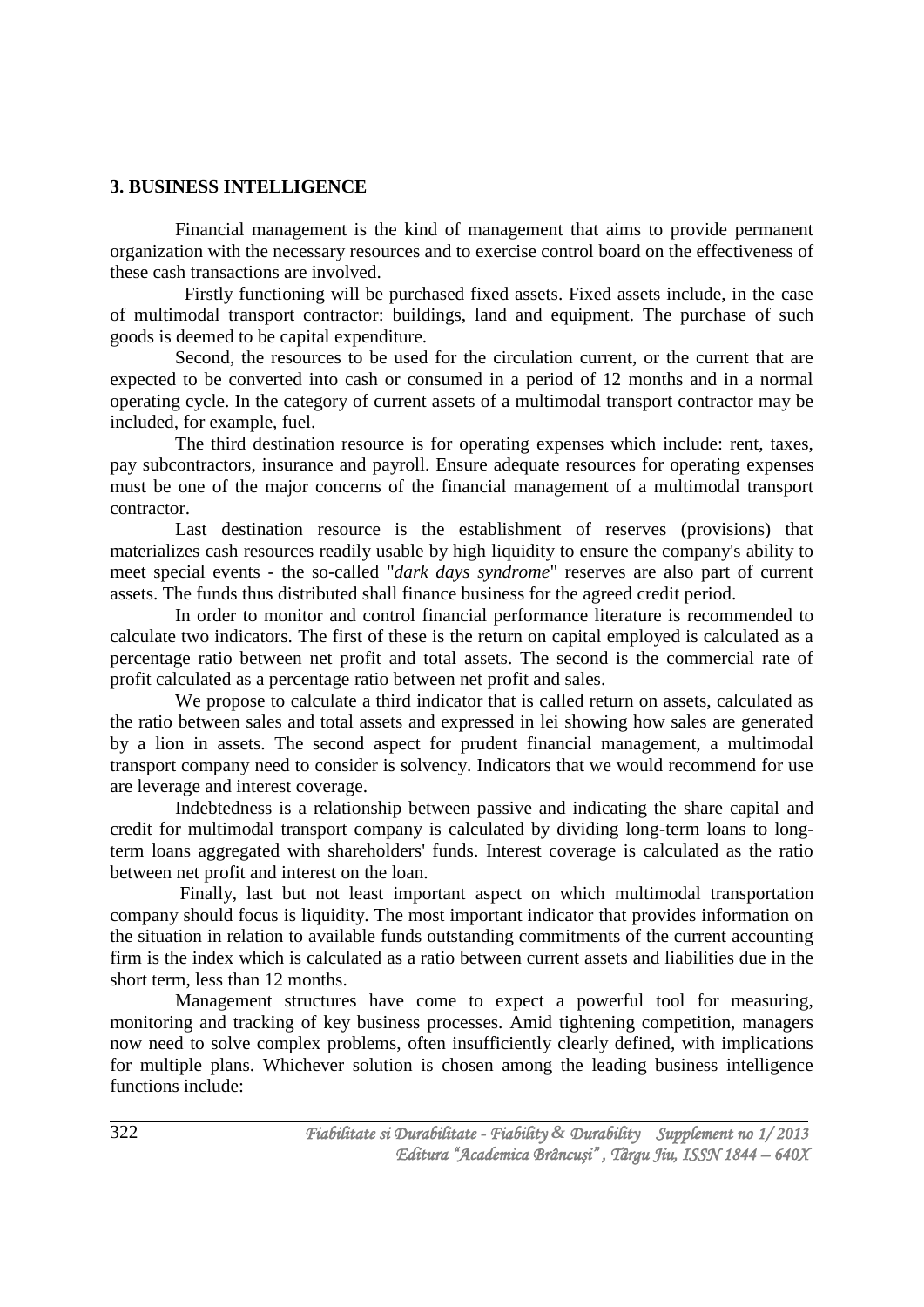- Planning controls lifting and cargo delivery in time efficient working conditions, distance traveled and resources used;

- Automating logistics processes;

- Workflow management in real time;

- Optimal use of space charge;

- Monitoring performance indicators (KPI) and generate reports tailored to the organization;

- Interfacing with ERP, TMS, WMS, GPS (including SAP ®);

- Automatic route planning for all types of transport: retail distribution, LTL transportation, transport containers, intermodal transport, postal and courier services, transport tanks, vehicles, naval, air or mixed.



Fig. 1. Modules of Business Intelligence solutions

SCM package provides several modules for different functions in the supply chain sales of companies that purchase this package, select and implement those that fit their business. Among these functions are:

- collaboration in the supply chain;
- collaborative design;
- collaborative achievements;
- demand planning and supply;
- production planning;
- event management in the supply chain;
- performance supply chain management, etc.

As for Romania, we must remember that the Romanian companies still operate in the manner classic traditional SCM solutions while recognizing the importance of effective business tool.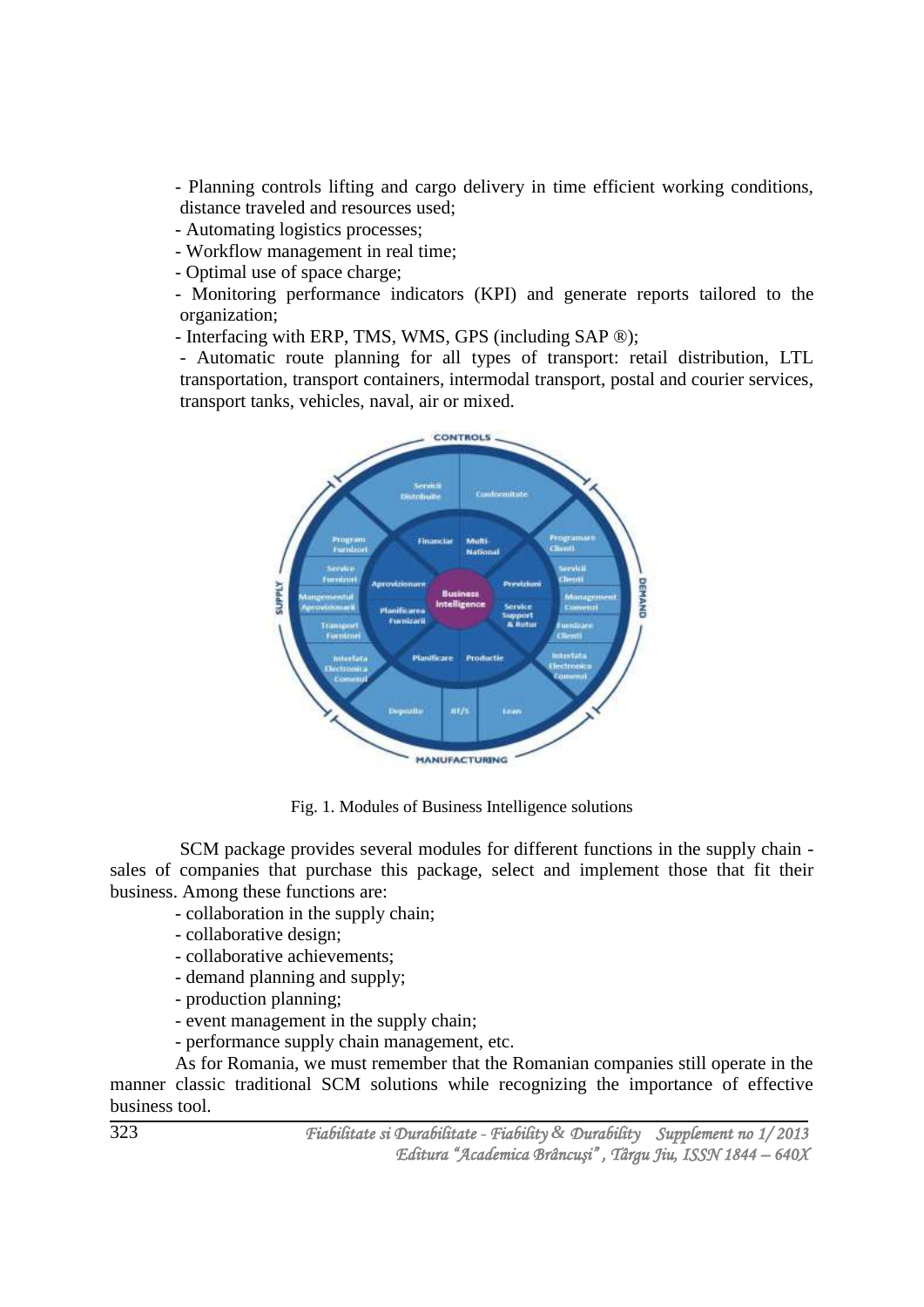Some of them have implemented SCM solutions, but limited in number and functionality. In response to market needs, the solutions presented in most cases the modules integrated into ERP application, but also with connections to applications like SCM, CRM, BI.

## **4. LOGISTICS IN ROMANIAN INDUSTRIAL ENTERPRISES**

In the last fifteen years, the managers of Romanian industry faced multiple problems caused by difficult economic instability, inflation, shortening product life cycles, environment, market conditions and diversification of demand. All this makes it difficult to find a way to organize the most effective and efficient logistics companies in general and in particular. Currently, there are industrial companies, primarily those with private capital, which have a timely and efficient logistics organization; however we can speak of an effective organizational structure of logistics in a few enterprises.

Concerns of integrating logistics activities under a single authority meet after 1990. Thus, we can say that companies who designed and developed logistics organization organizational structures were oriented primarily towards transport and storage activities that are included logistics managers control more than 70%, followed by the Order and delivery, inventory control and supply. In the large and medium-sized logistics function is headed by a manager to the position of Vice President or Executive Director. The introduction and development of logistics in the value chain of Romanian enterprises were made under the pressure of two forces, namely:

- Transition to a market economy, a process that Romanian firms subject to increasing pressure of competition, lower costs and eliminate competitors access to public resources leads firms to reduce capital requirements by resorting to logistics;
- Integration of Romanian firms in the global economy, especially taking performance of components and operations of the final products whose realization depends on participants located in several countries, requires discipline and rigor logistics contract enforcement [6].

Better internationalization Romanian logistics system allows businesses, primarily SME's, to exploit the opportunities offered by the development of international trade in goods and services, by exploiting the competitive advantage offered by logistics.

Currently there are a number of challenges facing the transport system and its development led to increased competitiveness and development in energy efficiency technologies. Thus, a more accessible transport system should be prioritized traffic management. Regarding freight for the whole transport system efficiency, in addition to encouraging projects aimed scheme applied to freight and developing new solutions for the delivery of goods, smart technologies and Intelligent Transport Systems (ITS) play an essential role in achieve the objectives of transport policies on developing an efficient, effective and sustainable.